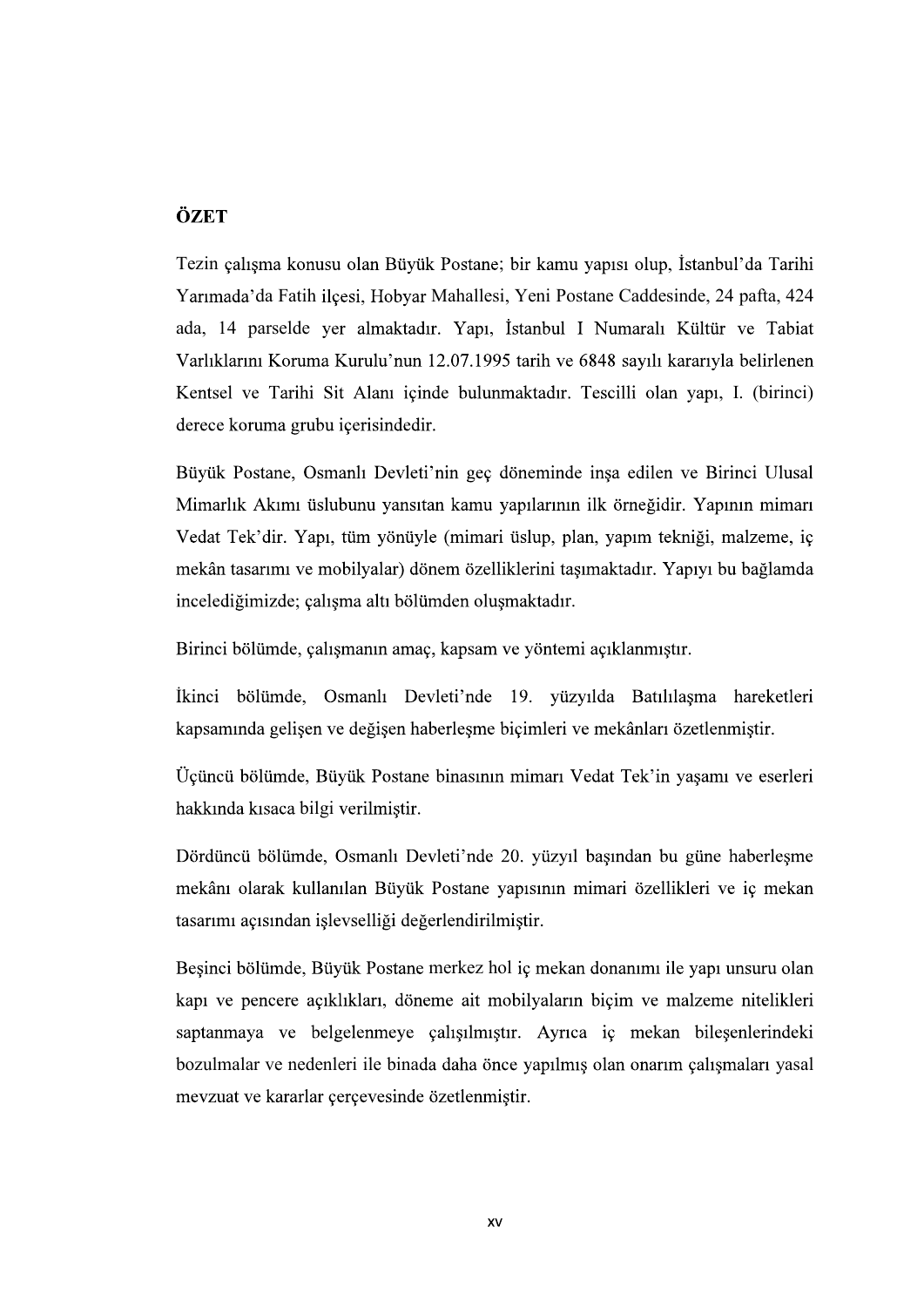Altıncı ve son bölümde ise sonuç değerlendirmesi yapılarak Büyük Postane binasının aktarılmasında özgün değerlerinin korunmasına geleceğe ilişkin öneriler sunulmuştur.

Anahtar Kelimeler:

Posta, Büyük Postane, Vedat Tek, Birinci Ulusal Mimarlık Akımı, Kamu Yapıları.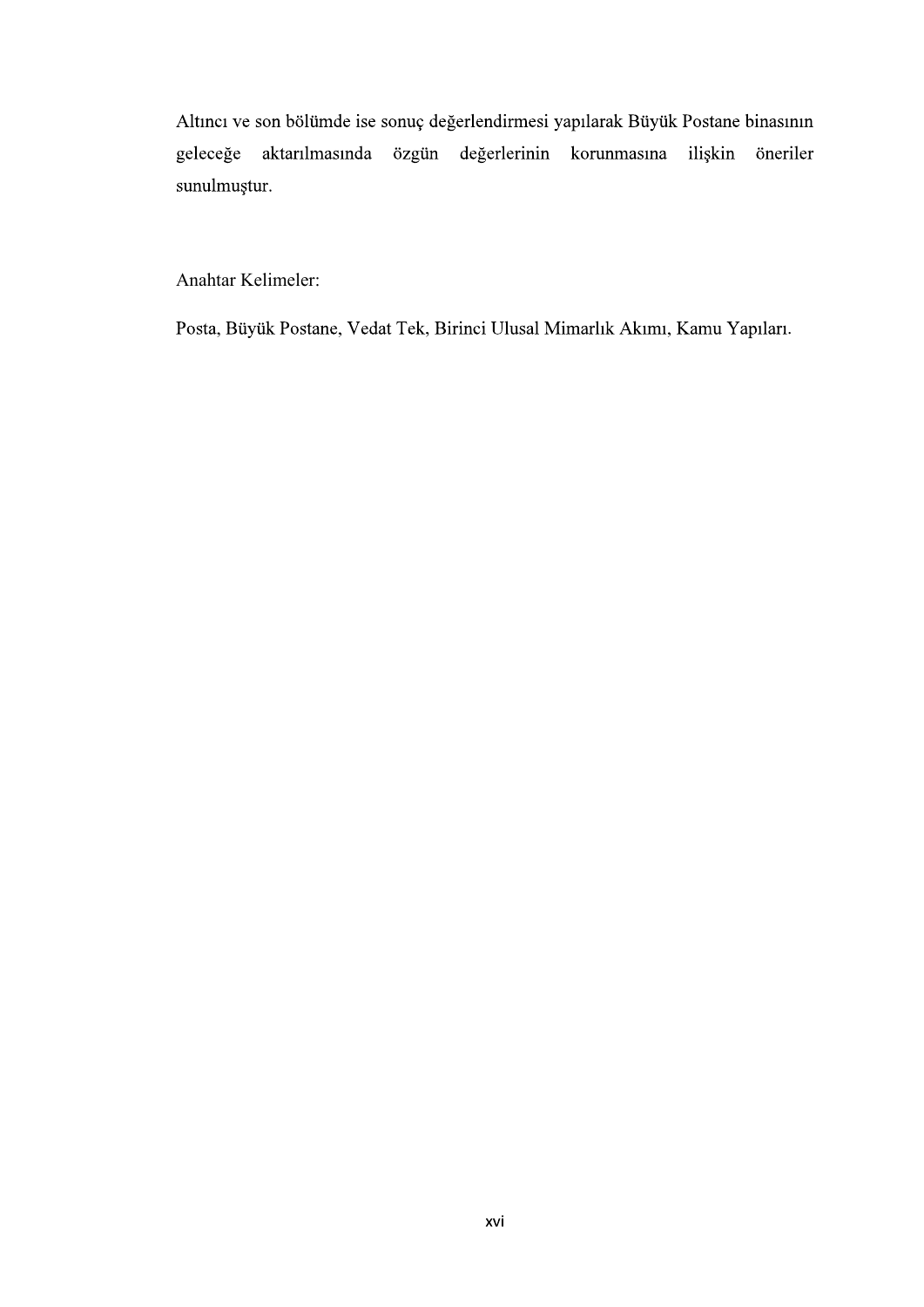## **ABSTRACT**

The Grand Post Office, the subject of the thesis, is a public building, and it is located in the Historical Peninsula, at the district of Fatih, neighborhood of Hobyar, Yeni Postane Avenue, plot no. 24, block no. 424, parcel no. 14. The building is within the Urban and Historical Protected Area, determined upon the decision of the Istanbul No. I Cultural and Natural Heritage Preservation Board, issued on July 12, 1995 and under no. 6848. The registered building is under 1st (first) degree preservation.

The Grand Post Office is the oldest one of the public buildings constructed during the late Ottoman State era, representing the First Turkish National Architectural Style. The building was designed by Architect Vedat Tek, and it has all the characteristics of the period in all aspects (architectural style, plan, construction practice, materials, inner space design and furniture).

The present study consists of six chapters.

In chapter one, the purpose, scope, and method of the study are explained.

In chapter two, communication methods and locations in the Ottoman Empire are summarized, in the frame of the developing and changing daily life within the scope of the Westernization movements of the 19th century.

In chapter three, the life and works of Vedat Tek, the architect of the Grand Post Office are mentioned in brief.

In chapter four, determination and drawings of the period furniture used in the public space of the Grand Post Office, which was used in the Ottoman Empire as a communication location since early 20th century until the present day, were made, and efforts were displayed to determine and document door and window apertures in the inner space, as examples of constructional components, with their forms and materials.